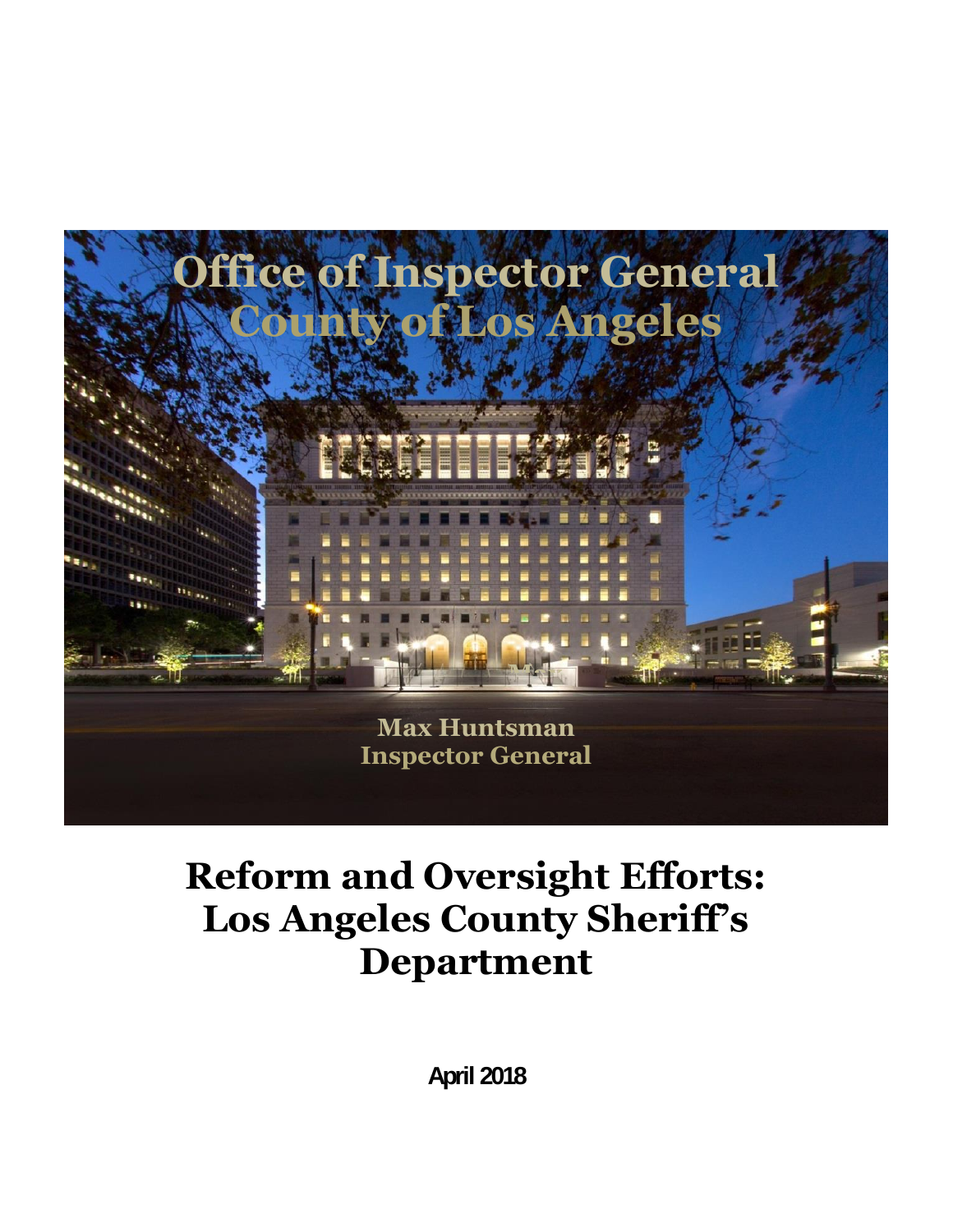| District Attorney Review of Deputy Involved Shootings 4            |  |
|--------------------------------------------------------------------|--|
|                                                                    |  |
|                                                                    |  |
|                                                                    |  |
| CCJV Recommendation 3.12: The Department should purchase           |  |
| CCJV Recommendation 7.1: The Investigative and Disciplinary System |  |
|                                                                    |  |
|                                                                    |  |
| CCJV Recommendation 7.14: The grievance process should be          |  |
| improved to include added checks and oversight 11                  |  |
| CCJV Recommendation 7.15: The use of lapel cameras as an           |  |
|                                                                    |  |
|                                                                    |  |
| Handling of Comments Regarding Department Operations and Jails  13 |  |
|                                                                    |  |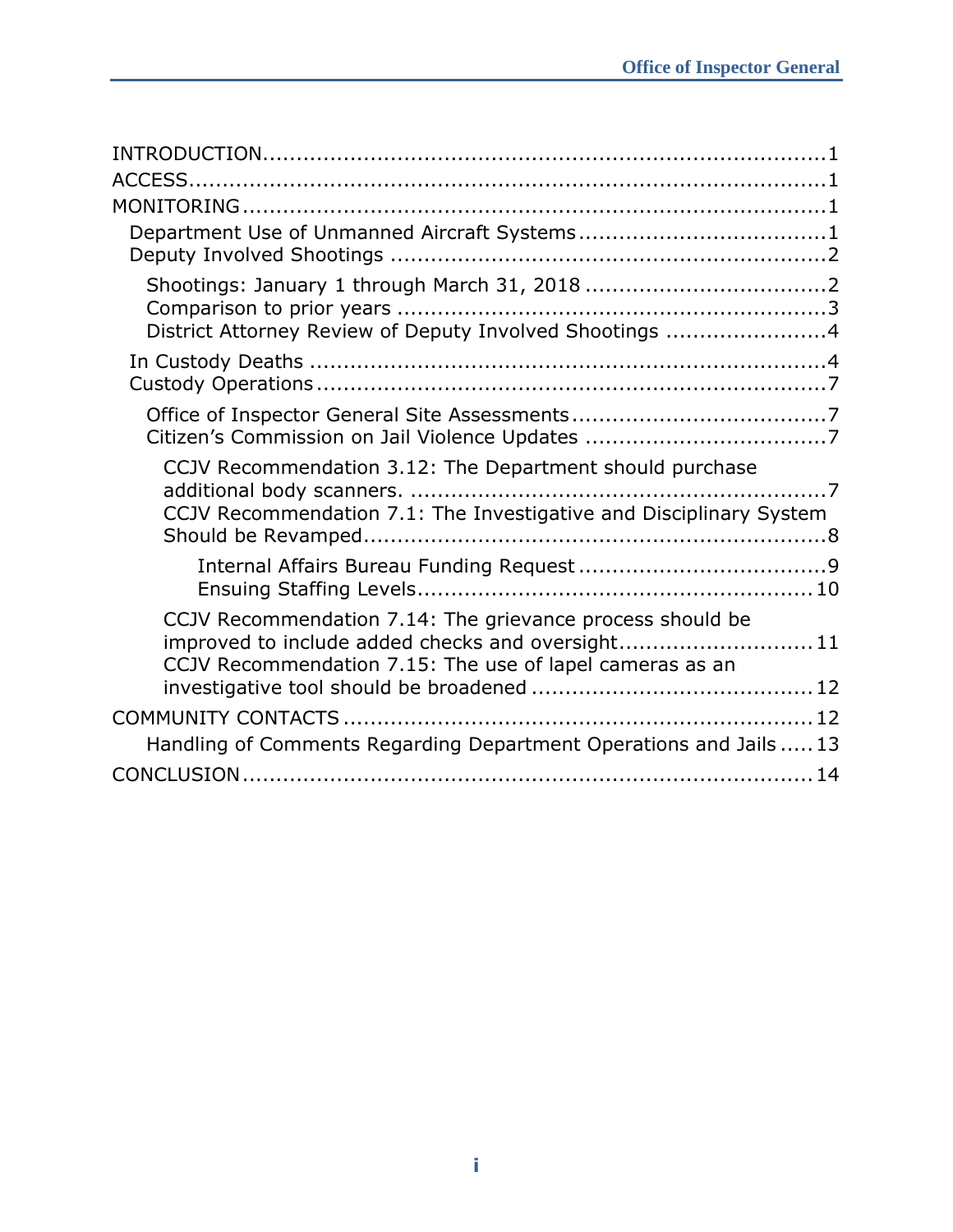# **INTRODUCTION**

The Office of Inspector General is charged by the Board of Supervisors with four primary functions:

- Monitoring the Department's operations and conditions in the jail facilities, including the Department's response to prisoner and public complaints.
- Periodically reviewing data on the Department's use of force, the Department's investigations of force incidents and allegations of misconduct and the Department's disciplinary decisions.
- Conducting periodic audits and inspections of Department operations and reviewing the quality of the Department's audits and inspections.
- Regularly communicating with the public, the Board of Supervisors and the Sheriff's Department regarding the Department's operations.

This report is a brief summary of some of the Office of Inspector General's activities for the first quarter of 2018 toward fulfilling these functions.

# **ACCESS**

All requests by the Office of Inspector General which were made in compliance with the Memorandum to Share and Protect Confidential LASD Information have been complied with in a timely manner. Each access concern which has been expressed by the Office of Inspector General has been addressed by the Department in a satisfactory manner.

# **MONITORING**

### **Department Use of Unmanned Aircraft Systems**

The Department's Unmanned Aircraft System (UAS) was deployed one time this quarter on March 10, 2018. The Pomona Police Department requested mutual aid assistance regarding a barricaded suspect in an apartment building. The suspect was wanted for the murder of a Pomona police officer and the attempted murder of another, following a vehicle pursuit. The Sheriff's Department Special Enforcement Bureau (SEB) responded to the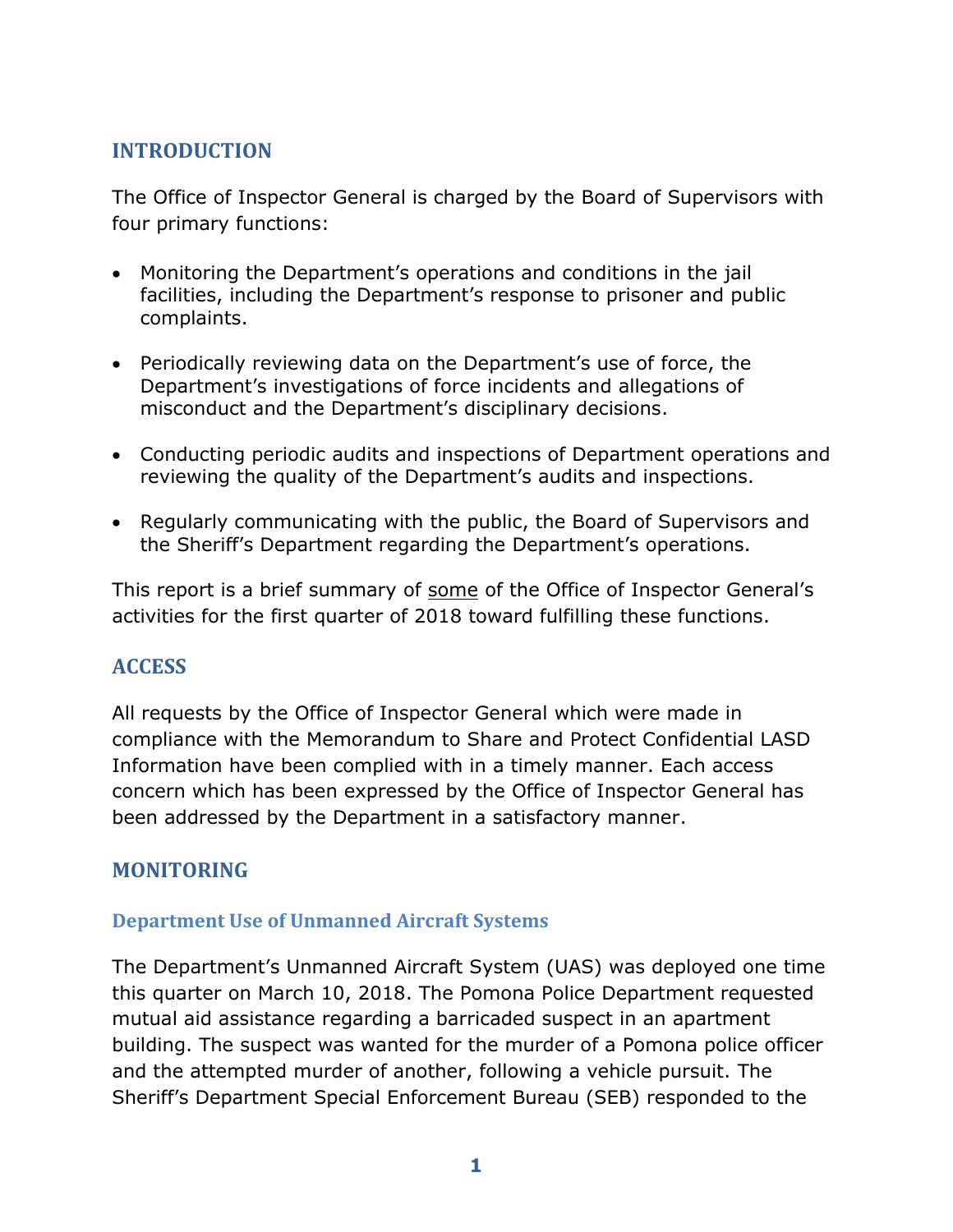location to assist the Pomona Police Department. The suspect was barricaded inside the second floor apartment for approximately 15 hours. During this incident, SEB deputies deployed the UAS to assist in pinpointing the suspect's location within the apartment. The UAS allowed the deputies to accomplish their mission without unnecessarily exposing them to gunfire. The suspect was eventually taken into custody. The OIG reviewed the usage of the UAS and found it to be within department policy.

## **Deputy Involved Shootings**

#### **Shootings: January 1 through March 31, 2018**

Between January 1 and March 31, 2018, the Office of Inspector General responded to the scene of seven Deputy Involved Shooting investigations. In five of these Deputy Involved Shootings, persons were hit by deputy gunfire, three of whom suffered fatal injuries. Four of the persons shot were Hispanic males and one was an Hispanic female.

The Office of Inspector General categorizes as a Deputy Involved Shooting any shooting in which: 1) a person was intentionally shot at by a Department member, whether injured by the gunfire or not; 2) a person was injured, including fatally, by the Department member's gunfire, whether intentionally or not; and 3) the Department member shot at a vehicle occupied by a person, unless it is clear from the circumstances that the purpose of the use of the firearm was to disable the vehicle (i.e. shoot tires).

The Department's definitions of shootings can be found in the Manual of Policies and Procedures, 3-10/300.00. The Department categorizes accidental shootings of persons by the tactical nature of the shooting itself. The Department has added to its data sharing web site a "Persons Accidentally Struck by Gunfire" table to identify those shootings in which a person was accidentally struck by a Department member's gunfire in tactical situations or in situations in which the gun was discharged untintentionally.

The Department's Homicide Bureau investigates all Deputy Involved Shootings in which a person is injured, regardless of the shooting's category.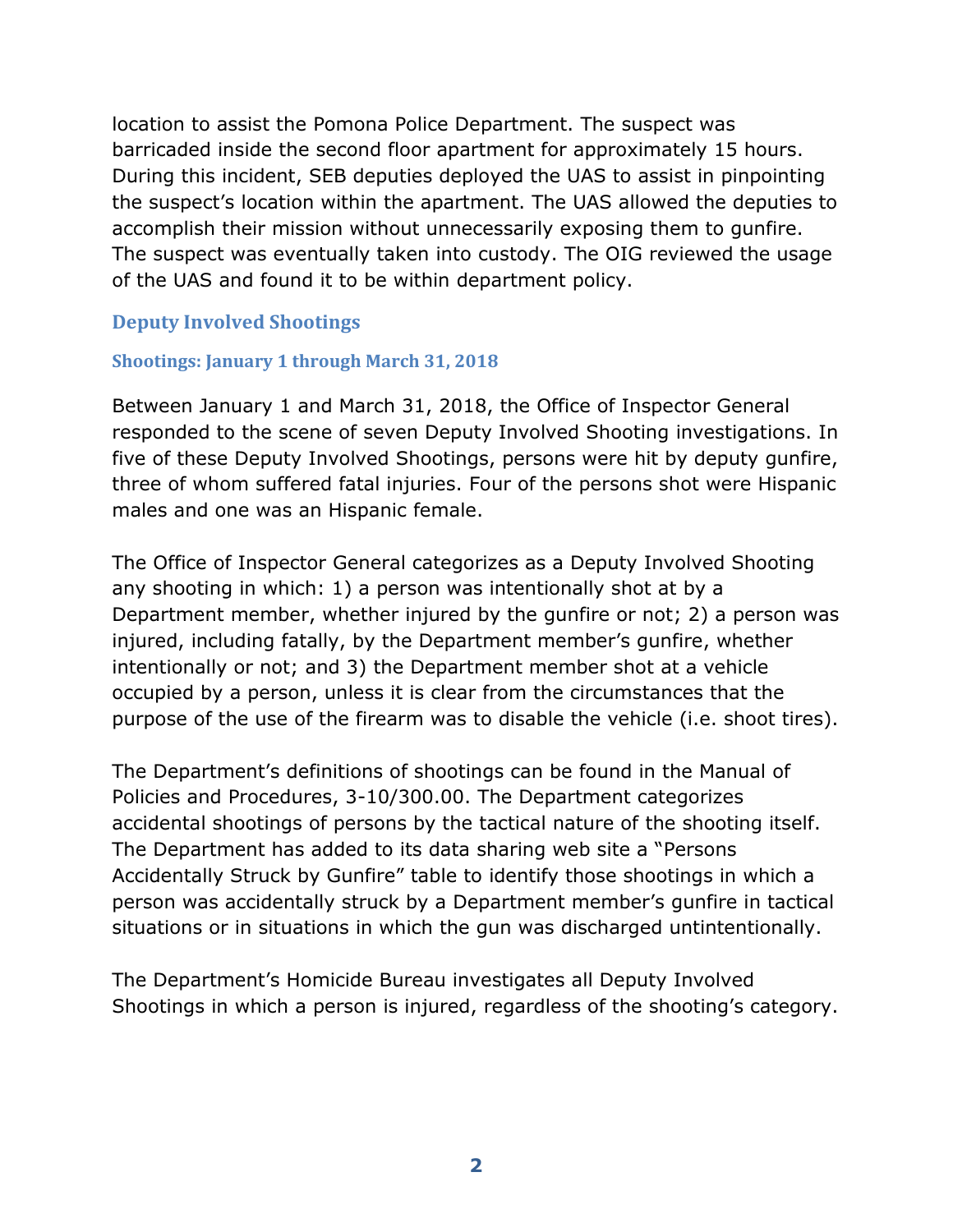## **Comparison to prior years**

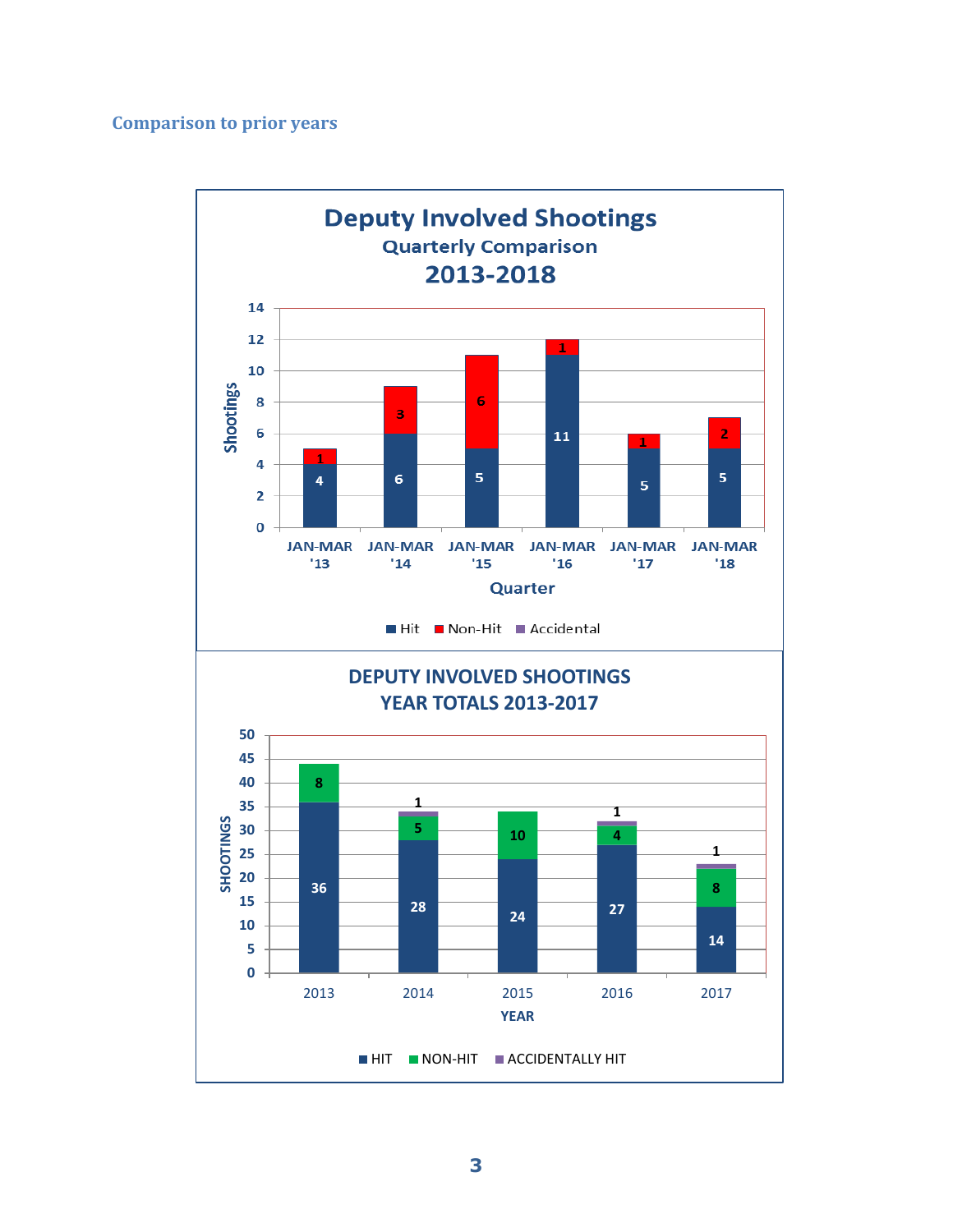### **District Attorney Review of Deputy Involved Shootings**

The Sheriff's Department Homicide Bureau submits the investigation of each Deputy Involved Shooting which occurred in the County of Los Angeles and in which a person has been injured to the District Attorney's Office for review and the possible filing of criminal charges.

The District Attorney has issued findings in two 2017 cases. In the March 7, 2017 fatal shooting of Dennis Todd Williams-Rogers, the District Attorney opined in a memorandum dated February 21, 2018, that there was insufficient evidence to prove beyond a reasonable doubt that the shooting deputy's decision to shoot Rogers-Williams was unreasonable. In the March 20, 2017 fatal shooting of Andrew Lane, the District Attorney opined in a memorandum dated March 22, 2018, that the shooting deputies were acting in lawful self-defense and the defense of others.

On March 29, 2018, the District Attorney also issued findings in the January 12, 2016 non-fatal shooting of Jeremy Anthony James. The District Attorney opined that the deputies acted in lawful self-defense and the defense of each other when they shot Jeremy James.

The District Attorney's findings may be found at the District Attorney's web site, [http://da.lacounty.gov/reports/ois.](http://da.lacounty.gov/reports/ois)

### **In Custody Deaths**

Between January 1 and March 31, 2018, five persons died while incarcerated by the Los Angeles County Sheriff's Department. The Office of Inspector General responded to the scene of the deaths which occurred within the detention facilities.

On January 26, 2018, a prisoner died at the Los Angeles County/USC Medical Center (LCMC). This person had been found by Sheriff's deputies at Twin Towers Correctional Facility on January 22, during what appeared to be a suicide attempt. The prisoner was rescued by deputies, who administered CPR until paramedics arrived, and was transported to LCMC where the prisoner died four days later.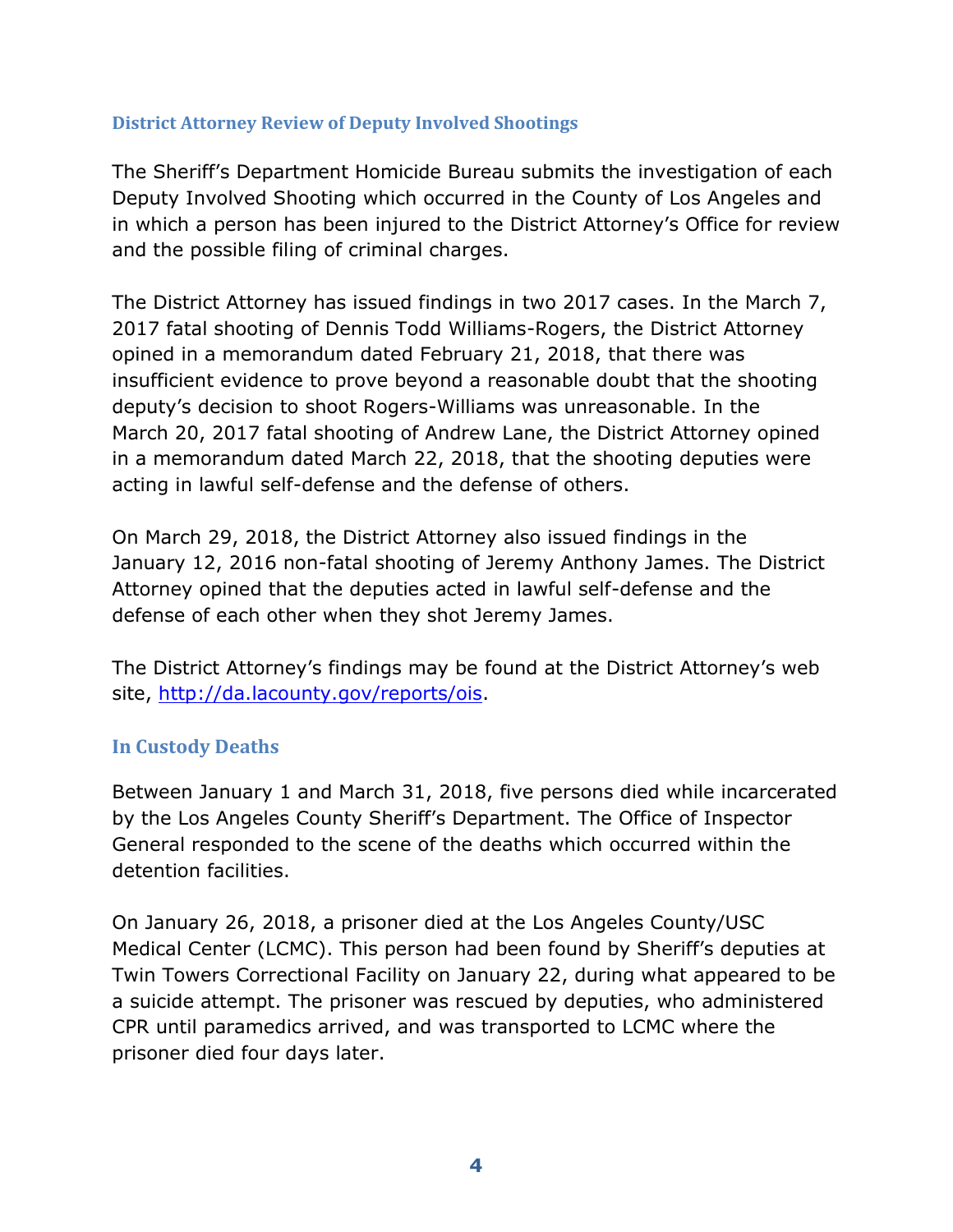On February 28, 2018, a prisoner died in the intensive care unit at LCMC. The prisoner was suffering from a medical condition at the time of arrest and was hospitalized at LCMC ICU since the prisoner's booking at the Inmate Reception Center. The apparent cause of death was the medical condition for which the prisoner was hospitalized.

On March 8, 2018, a prisoner died at the Henry Mayo Newhall Hospital. This person was found unconscious in a cell at the Santa Clarita court and was taken by paramedics to the hospital, where the prisoner died. The cause of death was not immediately apparent.

On March 9, 2018, a prisoner died at Twin Towers Correctional Facility. The prisoner presented with a history of medical issues when booked on March 5. On March 9, the prisoner was found unresponsive and not breathing during what appeared to be a suicide attempt. The prisoner was pronounced dead at the scene by paramedics.

On March 26, 2018, a prisoner died at Men's Central Jail. The prisoner was discovered unresponsive during what appeared to be a suicide attempt. Emergency aid was rendered, paramedics were called, and they pronounced the prisoner dead at the scene.

The Office of Inspector General attended the Custody Services Division administrative death reviews for each of the five prisoners. The OIG remains concerned about the rendering of timely aid to prisoners in distress as well as the timeliness and quality of life saving efforts. The Office of Inspector General continues to monitor the quality and thoroughness of the administrative death reviews as well as on going efforts of the Department and Correctional Health Services to improve prisoner/patient care.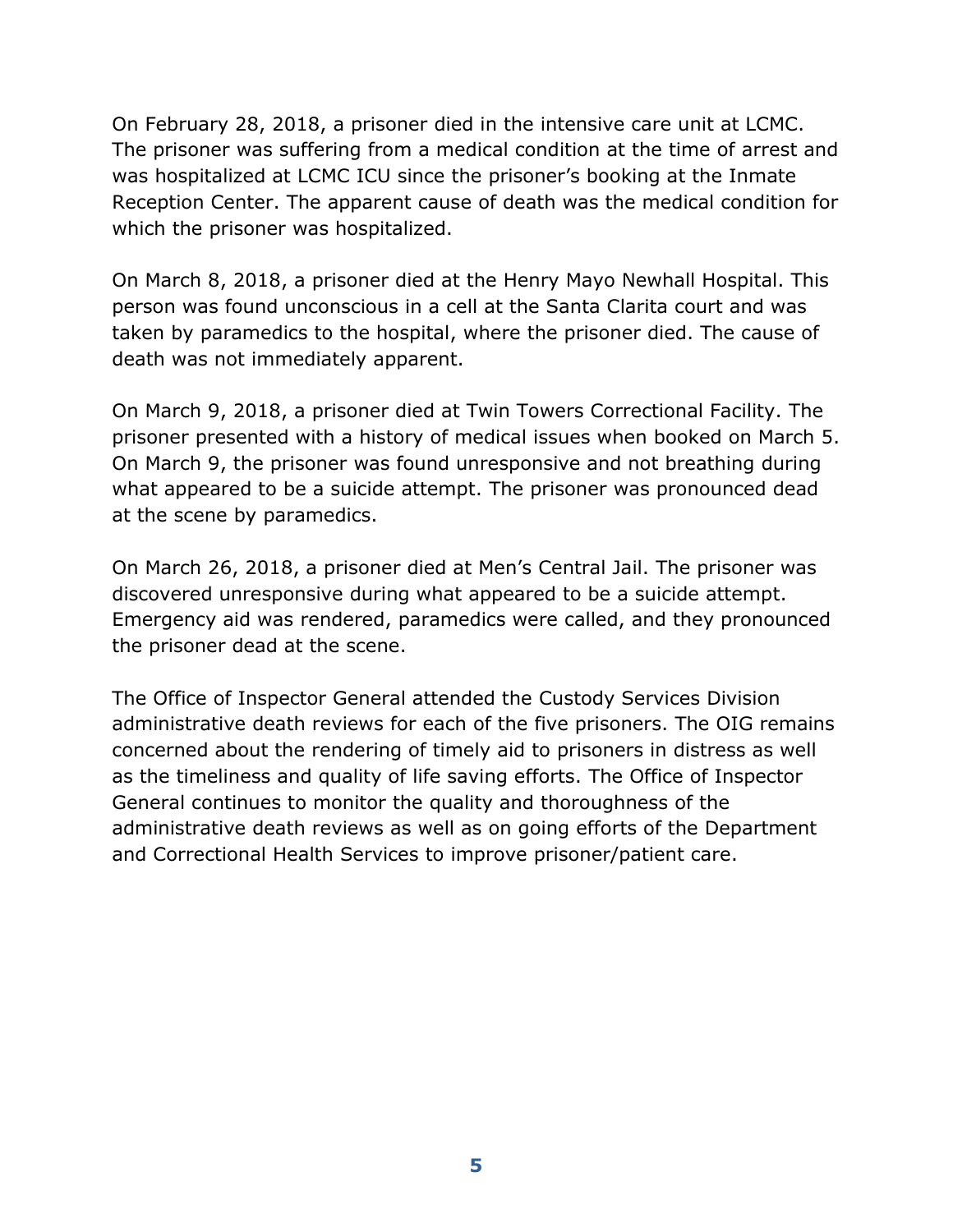

Two persons died while in the custody of Sheriff's Department personnel in the field. The Office of Inspector General responded to the scene of the investigation of each of these deaths. The Office of Inspector General was also present at the Critical Incident Review by the Department of these deaths.

On February 4, 2018, a person assaulted two deputies as they attempted to arrest the individual. A bystander and two additional deputies came to the assistance of the deputies. A total appendage restraint procedure was used to restrain this person. Deputies then saw that the person had stopped breathing. The deputies removed the restraints and administered CPR until paramedics arrived. Paramedics pronounced the person dead at the scene. The cause of this person's death has not yet been released by the Medical Examiner.

On March 5, 2018, deputies observed a person who appeared to be in medical distress. Paramedics were called but when they arrived found no medical issues. Subsequently, the deputies observed that the person again appeared to be in acute medical distress. Deputies called for paramedics again and took the person into custody. Because the person was in custody, paramedics transported the person to Martin Luther King Hospital, where the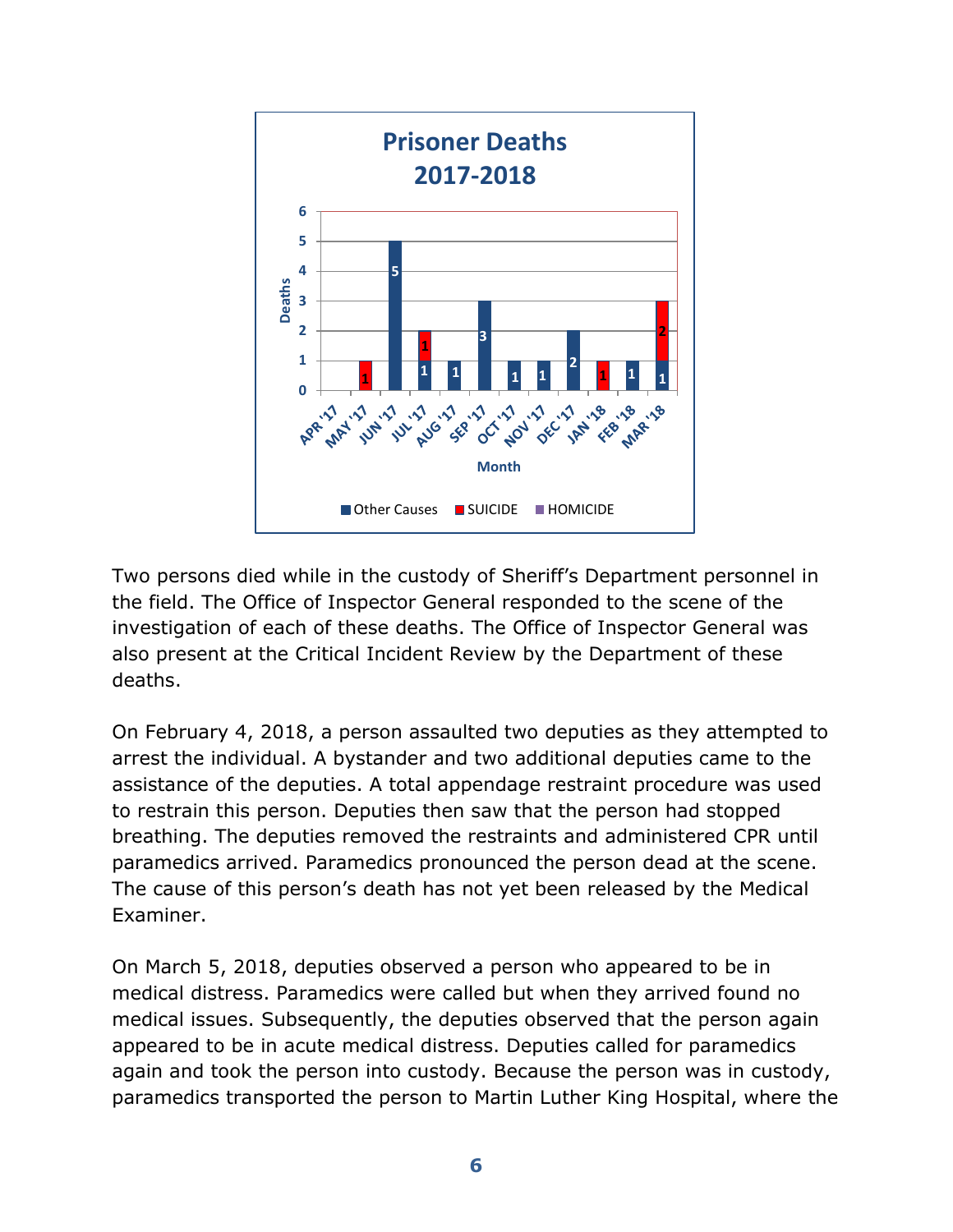person was pronounced dead. The cause of this person's death has not yet been released by the Medical Examiner.

# **Custody Operations**

## **Office of Inspector General Site Assessments**

Office of Inspector General personnel conducted fifty-seven site visits to nine Los Angeles County custody and lockup facilities the first quarter of 2018. Typically during these visits, Office of Inspector General staff meet with Department personnel at all ranks, from security and custody assistants to facility captains and commanders, and with civilian staff, clergy, and volunteers.

Office of Inspector General personnel also continued to meet with prisoners in the general population, administrative segregation units, and disciplinary, medical and mental health housing. Monitors met with and received input from prisoners at cell front, during recreation and treatment group time, and in private interview rooms when necessary to ensure confidentiality. The following chart represents facilities visited from January 1, 2018, through March 31, 2018.

| <b>Facility</b>                                       | <b>Site Visits</b> |
|-------------------------------------------------------|--------------------|
| Century Regional Detention Facility (CRDF)            | 14                 |
| Inmate Reception Center (IRC)                         | 5                  |
| Los Angeles County Medical Center (LCMC)              |                    |
| Men's Central Jail (MCJ)                              | 17                 |
| North County Correctional Facility (NCCF)             | 3                  |
| Pitchess Detention Center East (PDC East) - Fire Camp |                    |
| Pitchess Detention Center North (PDC North)           | 2                  |
| Pitchess Detention Center South (PDC South)           | 2                  |
| Twin Towers Correctional Facility (TTCF)              | 12                 |
| Total through March 31, 2018                          |                    |

## **Citizen's Commission on Jail Violence Updates**

#### *CCJV Recommendation 3.12: The Department should purchase additional body scanners.*

The Department continues to operate body scanners at the Inmate Reception Center, Century Regional Detention Facility, Pitchess Detention Center – South and Pitchess Detention Center North. As previously reported, the Department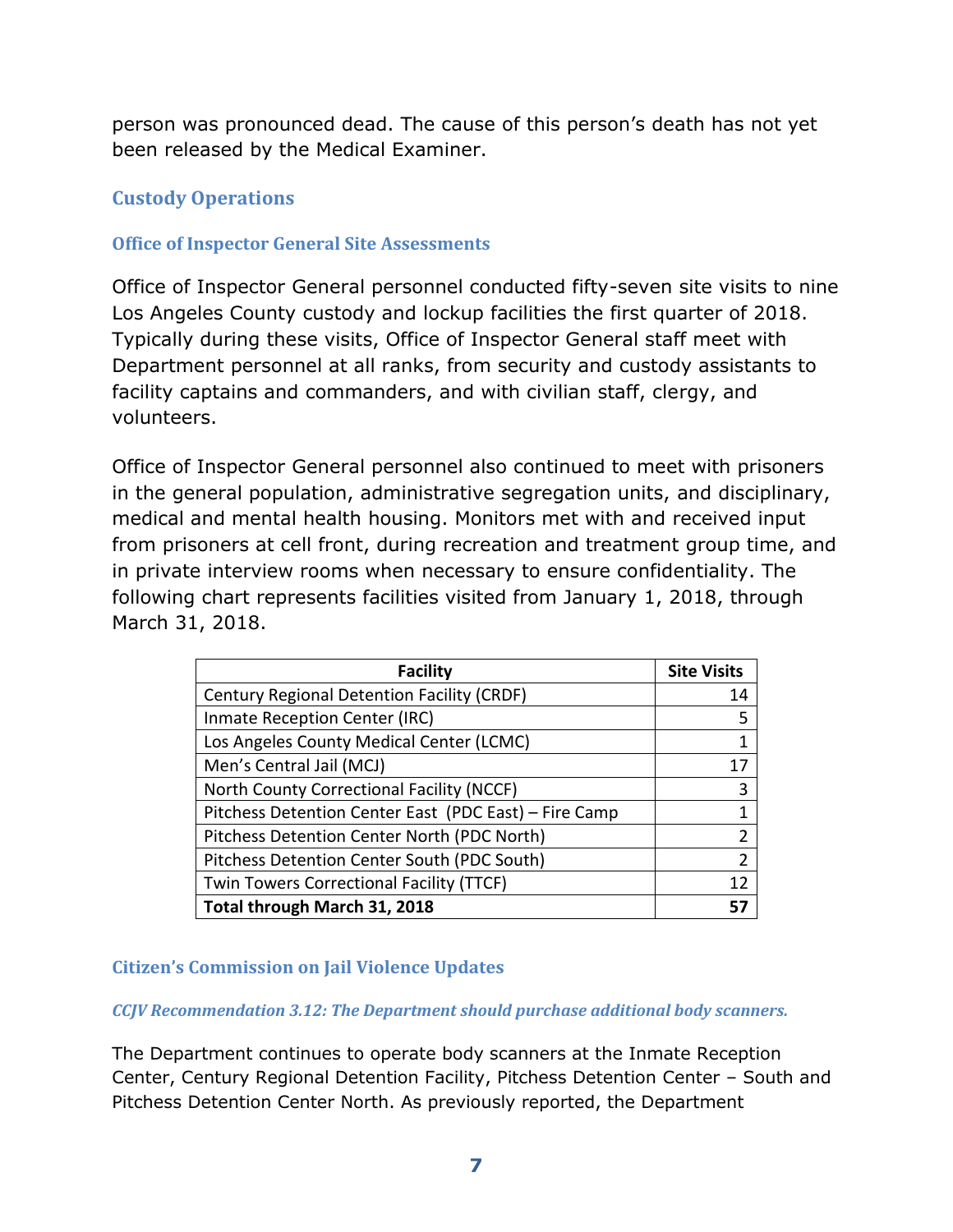experienced technical issues related to the operation of the two scanners at Pitchess Detention Center North. The Department reported to the Office of Inspector General that is has rectified these issues and that it began full operation of both machines on March 6, 2018. Office of Inspector General personnel observed prisoners being scanned at Pitchess Detention Center North on March 19, 2018.

Pitchess Detention Center North personnel working the scanners currently submit refusal information to operations personnel. The system developed by Pitchess Detention Center reflects careful measures to record accurate information that is housed in a single location with operations personnel. The Department reports that Pitchess Detention Center North will track the same information as Pitchess Detention Center South, including the number of prisoners refusing, as well as their race and reason for refusal.

As previously reported, the Department was near installment of three scanners at North County Correctional Facility and a final walk-through was conducted on December 5, 2017. At that time, the Department planned on placing one scanner near the vocational shops and three scanners into the Inmate Processing Area (IPA). Prisoners scanned in the IPA would proceed to the former laundry area in order to prevent prisoners who were not yet scanned from having contact with those already scanned. The original anticipated completion date was February 28, 2018.

The Department began installing hardware to house cables and wires for the machines in January 2018 before facility personnel realized that the configuration in the IPA was unworkable. Personnel discovered that the IPA Sergeant, who must be able to supervise all activities in the area, would not have view of all deputies and prisoners with the workflow design. The Department has installed three body scanner machines in the former laundry room adjacent to the IPA. These machines must be hardwired and personnel must be trained to on how to operate the machines. The Department reports a new anticipated completion date for hardware installation and training of personnel by the end of May 2018.

### *CCJV Recommendation 7.1: The Investigative and Disciplinary System Should be Revamped*

On October 8, 2013, the Board of Supervisors authorized \$29.3 million to fund Phase I of the Department's implementation of the CCJV recommendations. On April 15, 2014, and September 30, 2014, in two separately approved motions, the Board authorized approximately \$34.7 million to fund Phase II of the Department's implementation of the CCJV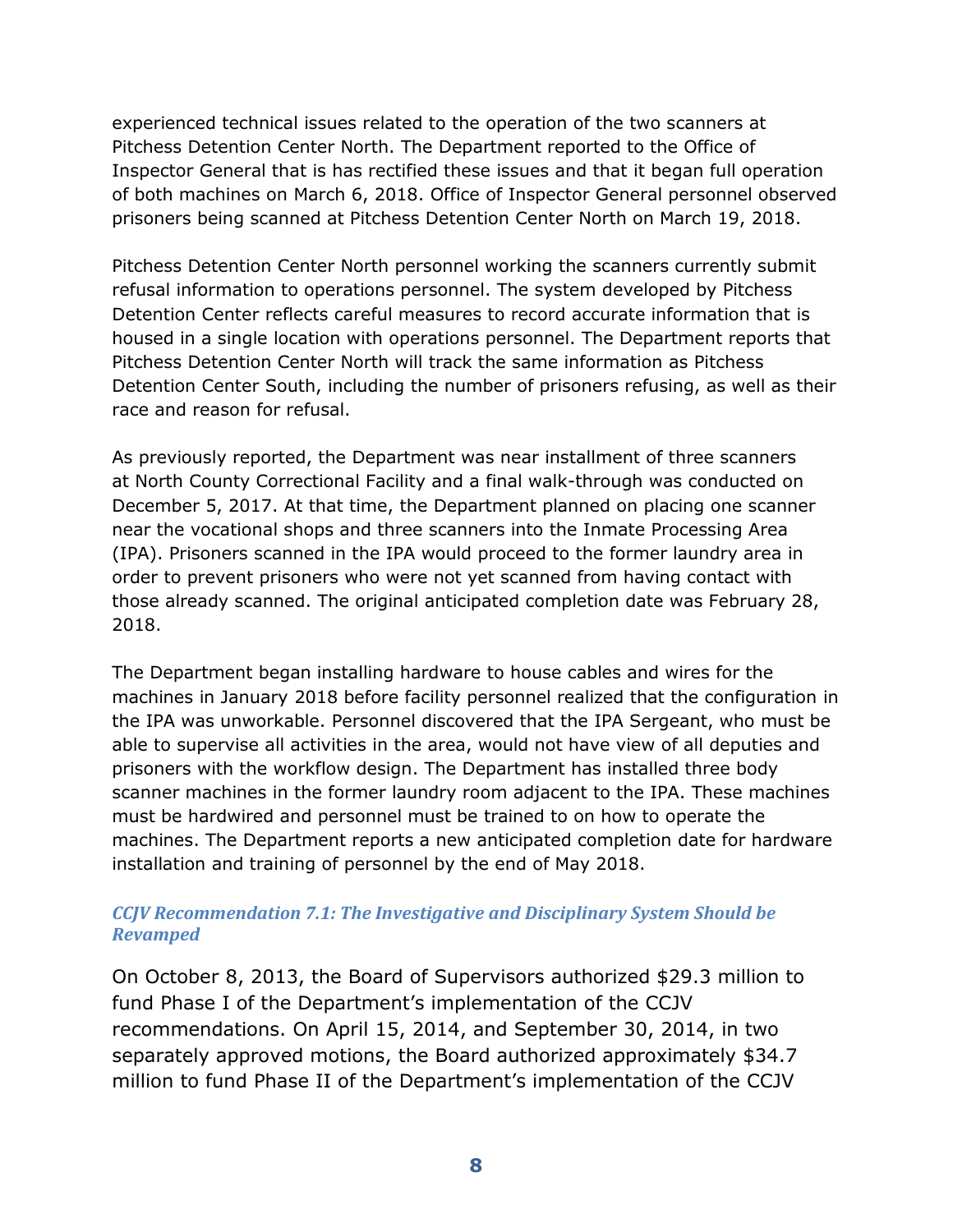recommendations. The budget authorized for the recommendations listed here was to provide increased staffing.

The Office of Inspector General has met with the Sheriff's Department and members of the Chief Executive Officer's office to: a) memorialize a shared understanding of the specific intentions of the CCJV staffing recommendations, b) identify criteria and processes that can be used to determine whether the Sheriff's Department is meeting the that intent, and c) review the implementation status of those recommendations.

The Office of Inspector General is continuing our review and analysis of the sufficiency of staffing levels in the Internal Affairs Bureau and the impact staffing has on the thoroughness of the Department's administrative investigations.

## *Internal Affairs Bureau Funding Request*

 $\overline{a}$ 

The Citizen's Commission on Jail Violence (CCJV) recommended expanding the Internal Affairs Bureau's role to include:

- Reviewing, and if appropriate, investigating, all uses of force which involve serious injuries and significant force (7.1)
- Spot checking unit level investigations of other uses of force (7.1)

The CCJV also made recommendations which would add to the case load of the Internal Affairs Bureau:

- Vigorously investigate off duty conduct (7.11)
- Revise discipline guidelines to establish increased penalties for excessive force and dishonesty (7.7)
- Investigate all complaints of retaliation (7.14)
- Use of cameras as investigative tools (7.15)

The Sheriff submitted a budget request to fund the additional resources necessary to implement these (and other) CCJV recommendations. In regards to the Internal Affairs Bureau, the objective was to increase its investigative capacity.<sup>1</sup> The Department requested authorization for 28 additional positions for the Internal Affairs Bureau, to be added in three

 $<sup>1</sup>$  Chief Executive Office Recommendations for Funding to Implement the Citizen's Commission on Jail Violence</sup> Recommendations, adopted by the Los Angeles County Board of Supervisors October 8, 2013.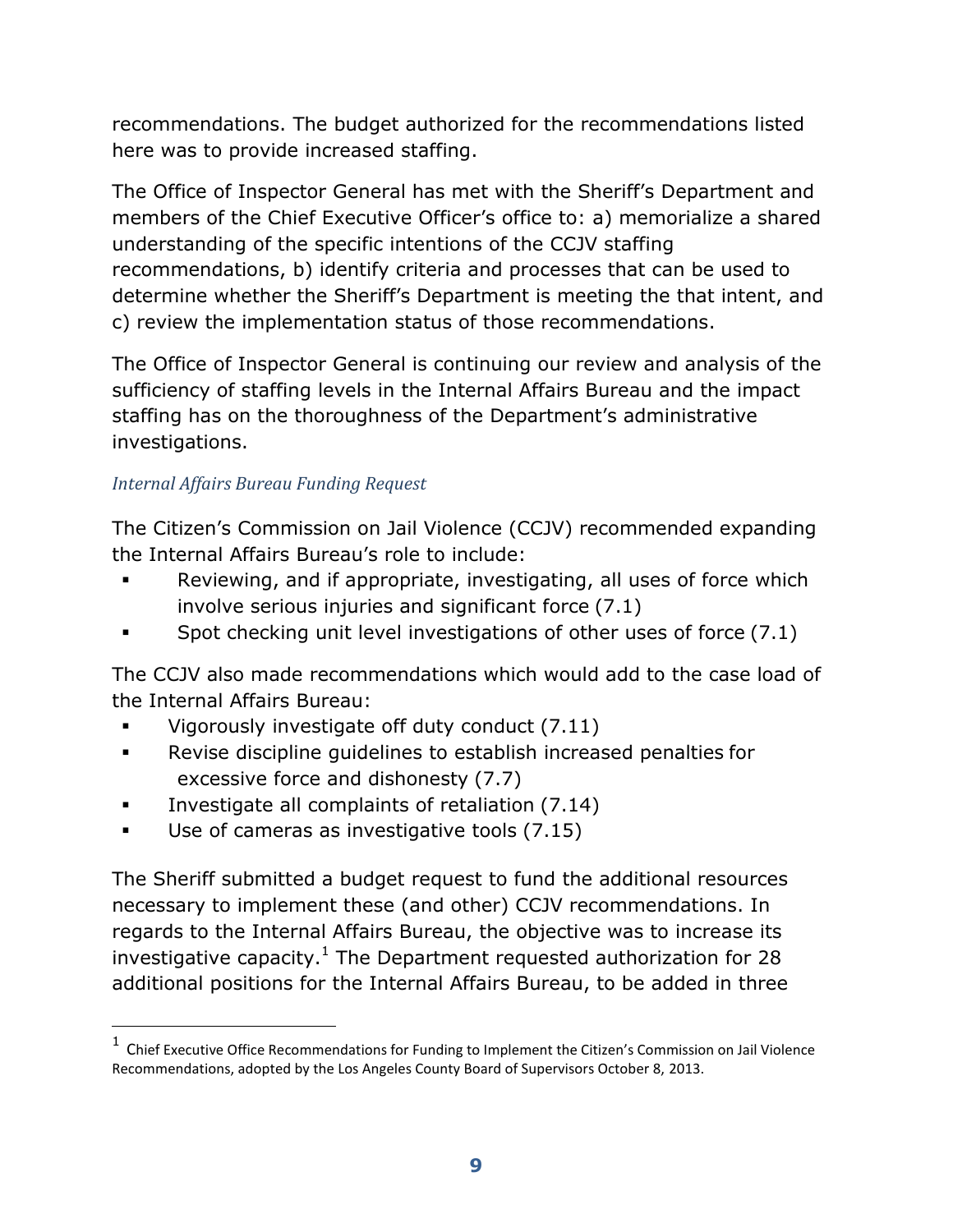phases, as follows:

Phase  $I - 1$  lieutenant, 6 sergeant investigators and 3 support staff Phase II – 1 lieutenant, 6 sergeant investigators and 2 support staff Phase III - 1 lieutenant, 6 sergeant investigators and 2 support staff

Positions for phase I and phase II of the implementation of the Internal Affairs Bureau staffing increase were authorized by ordinance and subsequently budgeted by the Board of Supervisors.<sup>2</sup> This resulted in a net increase in budgeted authorized Internal Affairs Bureau positions of:

- 12 investigator sergeants (instead of the requested 18)
- 2 lieutenants (instead of the requested 3)
- 5 support staff (instead of the requested 7)

## *Ensuing Staffing Levels*

 $\overline{a}$ 

Although the objective of the funding request was to increase the Internal Affairs Bureau's investigative capacity by increasing the aggregate number of positions in the Internal Affairs Bureau, the Department had difficulty achieving that objective. In September 2017, the Department reported filling twelve sergeant positions in the Internal Affairs Bureau, creating for the first time the staffing levels envisioned by the Department in response to the CCJV recommendations. However, reflective of the difficulty the Department has in keeping these positions filled, as of March 31, 2018, four additional sergeant positions in the Internal Affairs Bureau have been vacated due to reasons over which the Department has no control.

The Department reported that the difficulty in keeping the Internal Affairs Bureau fully staffed was (and is) due to a shortage of sergeants. A review of the Department's eHR Position Report for the first quarter of fiscal year 2017 verified there is an historical overall shortage of sergeants within the Department. In 2017 the eHR position report reflected that the Department had 1,544 sergeant positions authorized by ordinance. Of these, 1,267 positions were filled by full time employees, leaving 277 vacant sergeant positions, a vacancy rate of 18%.

<sup>&</sup>lt;sup>2</sup> The request for authorization to implement phase III was delayed by the Department in order to fund the Custody Compliance and Sustainability Bureau.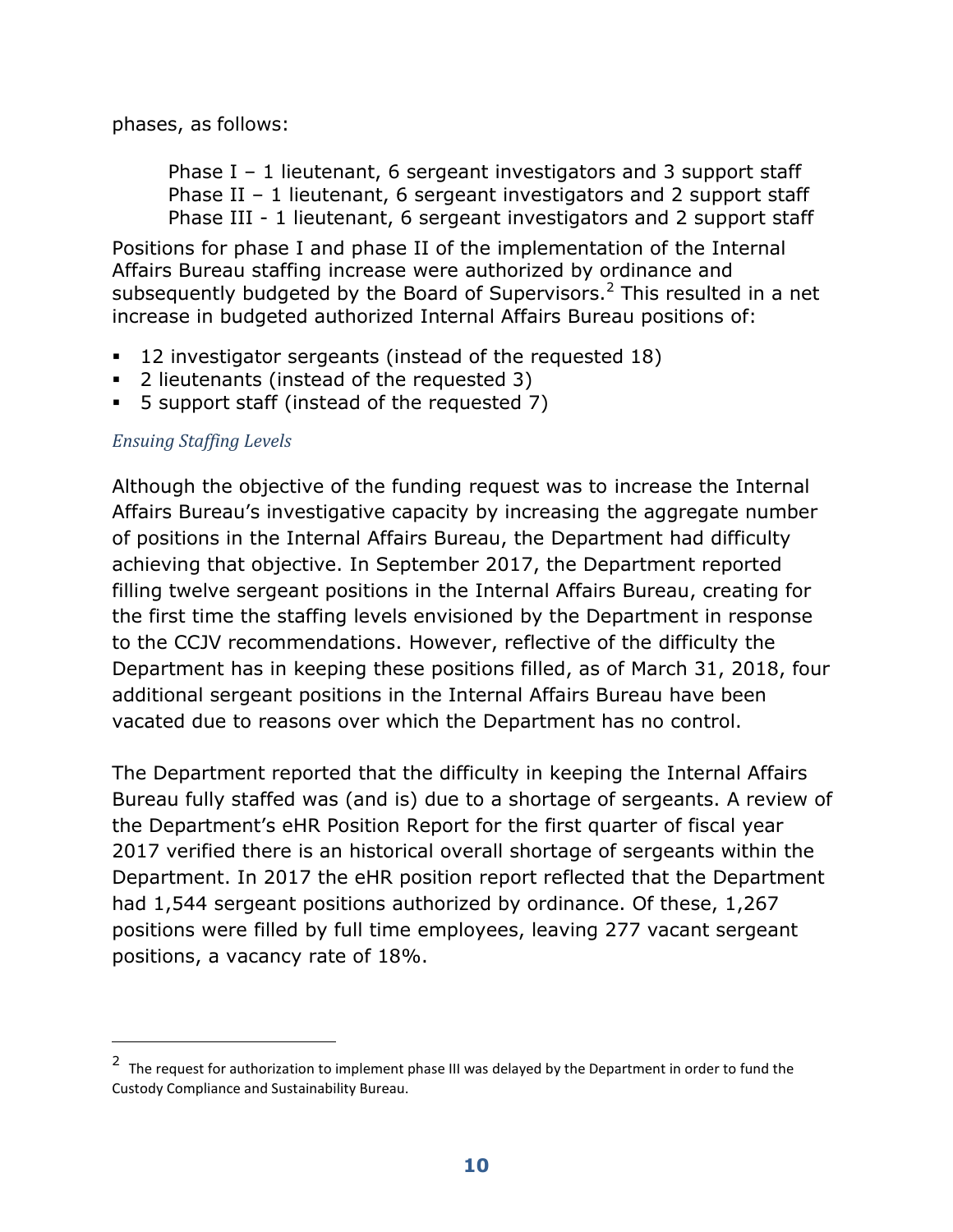#### *CCJV Recommendation 7.14: The grievance process should be improved to include added checks and oversight*

The Department is still in the process of implementing iPads in all LASD facilities to capture information related to prisoner requests and grievances. The Department has 132 iPads deployed across all facilities; 62 at CRDF, 58 at MCJ and 12 at TTCF. At CRDF, iPads have been installed in all housing units, across the facility. As of March 20, 2018, the iPads have processed 1,344,243 requests, averaging approximately 10,000 requests per day.

The Department has expanded the types of information that can be accessed from the iPads. As previously reported, the former categories included court information, release dates, sentence status and account balances. The Department expanded the types of accessible information to the following: commissary information, Education Based Incarceration (EBI) class information (specific to each facility's EBI programs), Proposition 47 information, Title 15 information, Assembly Bill 109 information, prisoner rules and regulations, state prison status, "A Guide Through Custody," Fire Camp information, prisoner mail rules and immigration information.

As reported in the Office of Inspector General's *Reform and Oversight Efforts*  January 2018, the Department initiated a "Limitations Policy" (Custody Division Manual Policy 8-04/050.00 titled "Duplicate or Excessive Filings of Grievances and Appeals and Restriction of Filing Privileges), to restrict the number of grievances filed by each prisoner, subject to certain exceptions for sensitive grievances. The Department imposed a limit of two grievances per week or four per month, per prisoner. Until the Custody Automated Reporting and Tracking System is automated to identify grievances that exceed the limits in the policy, custody grievance team personnel must identify grievances that exceed the Department's limit. The Department reports that between January 1, 2018, and March 15, 2018, twelve prisoners at five facilities were restricted from filing grievances according to this policy. The Office of Inspector General will continue to monitor the restrictions on access to the grievance system.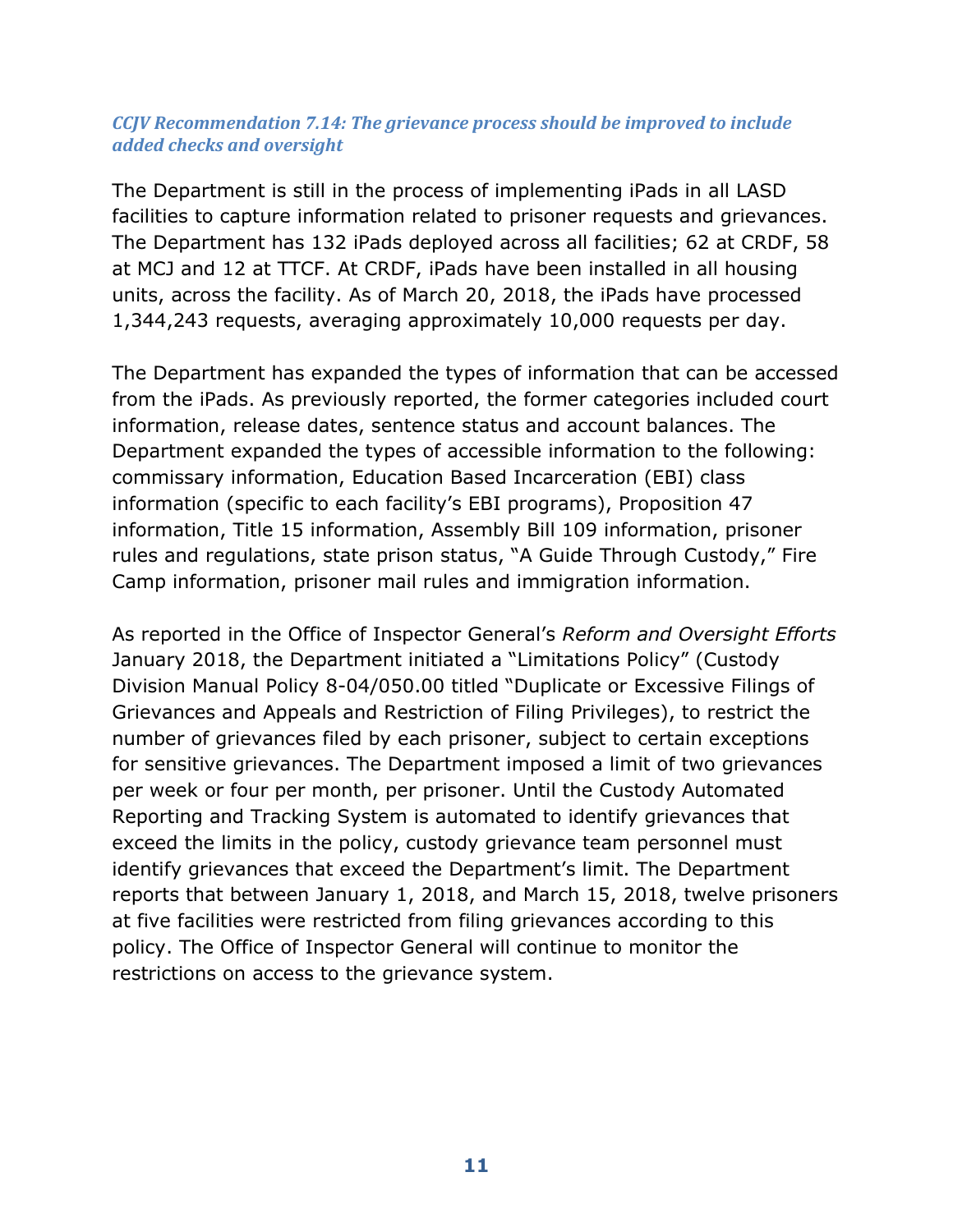#### *CCJV Recommendation 7.15: The use of lapel cameras as an investigative tool should be broadened*

As previously reported, the Department opted for an alternative implementation of this recommendation and embarked on a five-year program to install fixed cameras in the jail facilities. The Department continues to implement Closed Circuit Television (CCTV) cameras at the Pitchess Detention Center. At Pitchess Detention Center-South, the Department installed 176 cameras throughout the compound. The OIG observed the placement of these cameras during a site visit on March 19, 2018. While some cameras are currently operational (as previously reported), the Department anticipates that all cameras will be fully operational as of April 13, 2018.

At Pitchess Detention Center-North, the Department has installed 188 of the planned 190 cameras as of April 19, 2018, with the anticipated installment of two additional cameras. The Department reports that the 188 installed cameras are currently operational and that previously reported issues with the camera server are now resolved. The Department anticipates that the additional two cameras will be installed by April 31, 2018. The Office of Inspector General will continue to monitor their implementation.

## **COMMUNITY CONTACTS**

The Office of Inspector General continues to regularly communicate with the public, the Board of Supervisors, the Civilian Oversight Commission and the Sheriff regarding the work of the Office of Inspector General and the Department's operations.

The Inspector General attends all meetings of the Civilian Oversight Commission, town hall presentations by the Civilian Oversight Comission, and the Office of Inspector General is present at all Board proceedings which affect or touch on the Department's operations.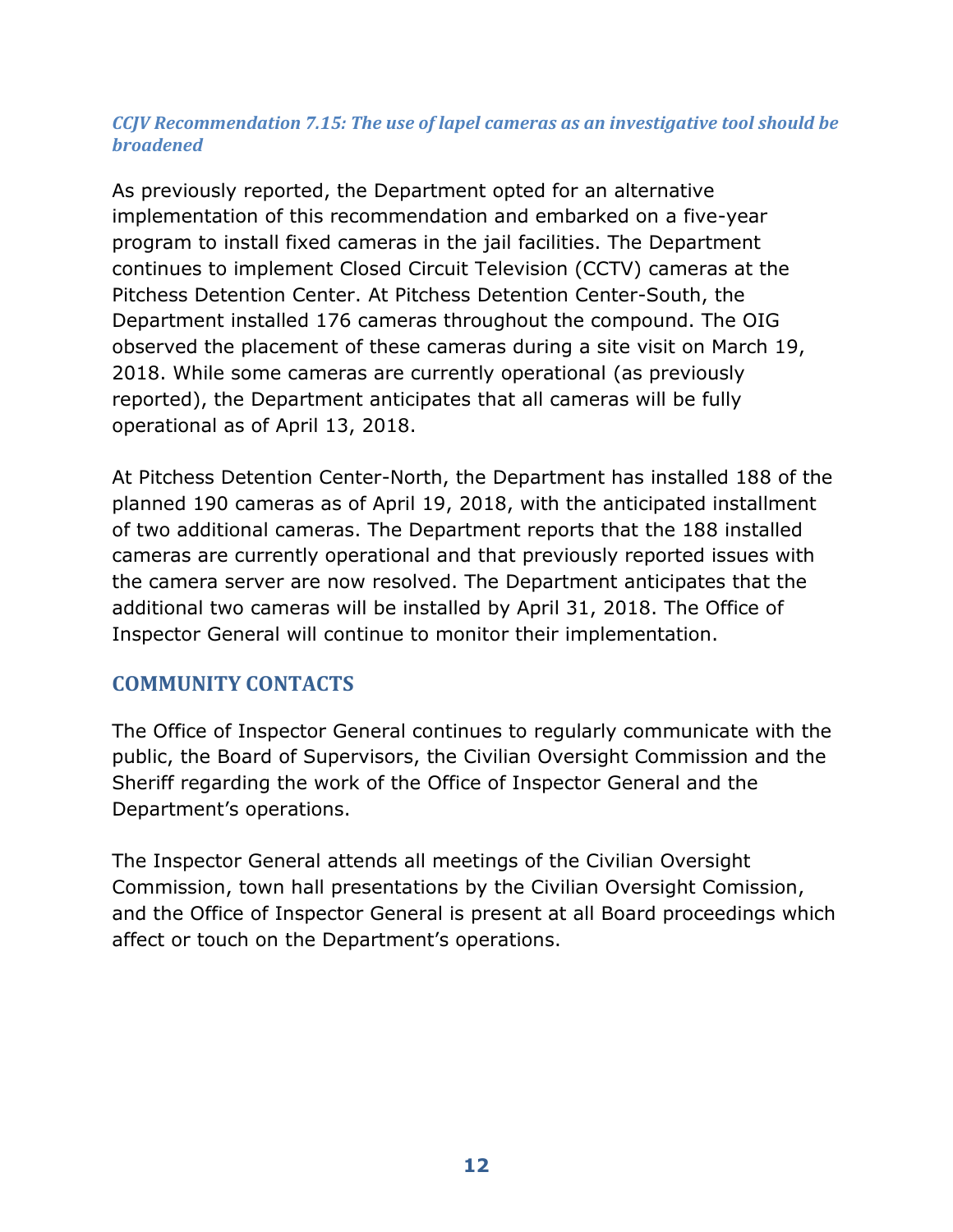## **Handling of Comments Regarding Department Operations and Jails**

The OIG received ninety four new complaints in the first quarter of 2018 from members of the public, prisoners, prisoners' family members and friends, community organizations and County agencies.<sup>3</sup> Each complaint was reviewed by OIG staff. Eighty four of these complaints were related to conditions of confinement within the Department's custody facilities, as shown below:

| Complaint/ Incident Classification | Totals |
|------------------------------------|--------|
| <b>Personnel Issue</b>             |        |
| Use of Force                       |        |
| Rude/Abusive Behavior              |        |
| Unlawful Conduct                   |        |
| <b>Failed to Take Action</b>       |        |
| Discrimination                     | 5      |
| Medical/Dental Issue               | 16     |
| <b>Mental Health Services</b>      | 3      |
| Housing                            | 3      |
| Dietarv                            | 5      |
| <b>Other Service Issue</b>         | 43     |
| `otal                              |        |

Twenty nine complaints were related to civilian contacts with Department personnel by persons who were not in custody.

| Complaint/ Incident Classification Totals |   |
|-------------------------------------------|---|
| Personnel Issue                           |   |
| Use of Force                              |   |
| Rude/Abusive Behavior                     |   |
| Unlawful Conduct                          |   |
| Failed to Take Action                     | 2 |
| Discrimination                            |   |
| Off Duty Conduct                          | 2 |
| <b>Other Service Issue</b>                |   |
| No Discernable Issue                      |   |
| ำกtal                                     |   |

 $\overline{a}$ 

<sup>&</sup>lt;sup>3</sup> When complaints raise multiple issues, the OIG tracks and monitors the Department's response to each issue. As such, a single complaint may receive more than one classification as reflected in the referenced tables.